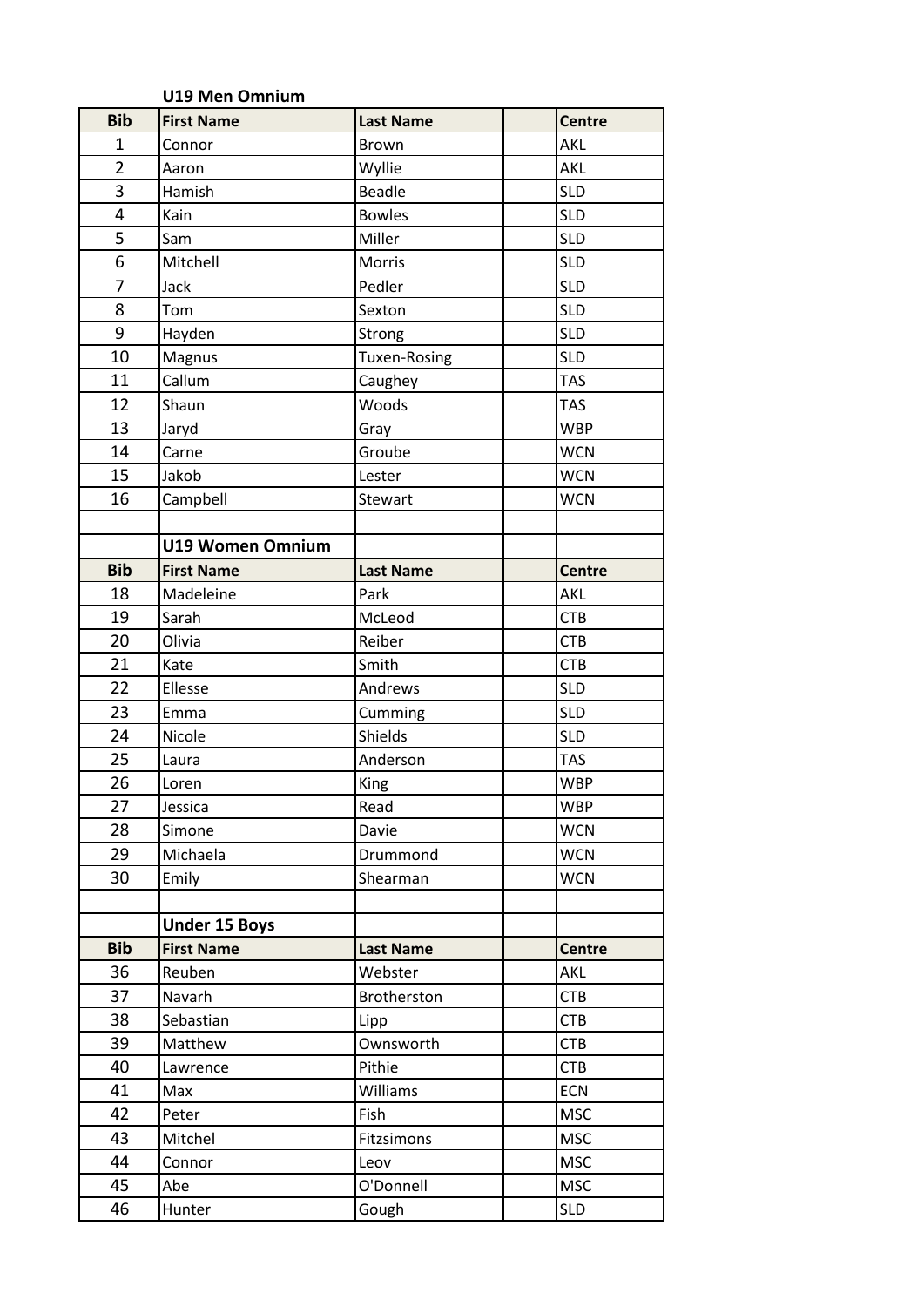| 47         | Cody                  | Harvey           | <b>SLD</b>    |
|------------|-----------------------|------------------|---------------|
| 48         | Josh                  | Miller           | <b>SLD</b>    |
| 49         | Quinn                 | Naylor           | <b>SLD</b>    |
| 50         | Jake                  | Willis           | <b>SLD</b>    |
| 51         | Kaio                  | Lart             | <b>TAS</b>    |
| 52         | Jack                  | Carswell         | <b>WBP</b>    |
| 53         | Liam                  | Simmonds         | <b>WBP</b>    |
| 54         | Boston                | <b>Bright</b>    | <b>WLG</b>    |
| 55         | Camden                | Feint            | WLG           |
| 56         | Josh                  | Turnbull         | <b>WLG</b>    |
| 57         | Bryden                | Cottam           | <b>WCN</b>    |
| 58         | Kyle                  | Hoskin           | <b>WCN</b>    |
| 59         | Ben                   | Irvine           | <b>WCN</b>    |
| 60         | Michael               | Richmond         | <b>WCN</b>    |
|            |                       |                  |               |
|            | <b>Under 15 Girls</b> |                  |               |
| <b>Bib</b> | <b>First Name</b>     | <b>Last Name</b> | <b>Centre</b> |
| 62         | Aimee                 | Blackmore        | <b>AKL</b>    |
| 63         | Lara                  | Hopkinson        | <b>AKL</b>    |
| 64         | Henrietta             | Christie         | <b>CTB</b>    |
| 65         | Erin                  | Downie           | <b>CTB</b>    |
| 66         | Kate                  | Stoddart         | <b>CTB</b>    |
| 67         | Jenna                 | <b>Borthwick</b> | <b>MSC</b>    |
| 68         | Isabella              | Roulston         | <b>MSC</b>    |
| 69         | Caitlin               | Titheridge       | <b>MSC</b>    |
| 70         | Jody                  | Syme             | <b>OTA</b>    |
| 71         | Rhylee                | Akeroyd          | <b>SLD</b>    |
| 72         | Jenny                 | <b>Brown</b>     | <b>SLD</b>    |
| 73         | Emma                  | Capil            | <b>SLD</b>    |
| 74         | Natalie               | Green            | <b>SLD</b>    |
| 75         | Tyla                  | Green            | <b>SLD</b>    |
| 76         | Mya                   | Anderson         | <b>WBP</b>    |
| 77         | Nina                  | Sardelich        | <b>WBP</b>    |
| 78         | Amelia                | Taylor           | <b>WLG</b>    |
| 79         | Zoe                   | Croton           | <b>WCN</b>    |
| 80         | Karen                 | Horn             | <b>WCN</b>    |
|            |                       |                  |               |
|            | <b>Under 17 Boys</b>  |                  |               |
| <b>Bib</b> | <b>First Name</b>     | <b>Last Name</b> | <b>Centre</b> |
| 85         | Jamie                 | Leitch           | <b>AKL</b>    |
| 86         | Thomas                | Mackenzie-Bowie  | AKL           |
| 87         | Christian             | Rush             | AKL           |
| 88         | Callum                | Walsh            | AKL           |
| 89         | Felix                 | Donnelly         | <b>CTB</b>    |
| 91         | Jarred                | Pidcock          | <b>CTB</b>    |
| 93         | Griffyn               | Spencer          | <b>CTB</b>    |
| 94         | Jono                  | Stewart          | <b>CTB</b>    |
| 95         | Liam                  | Taylor           | <b>CTB</b>    |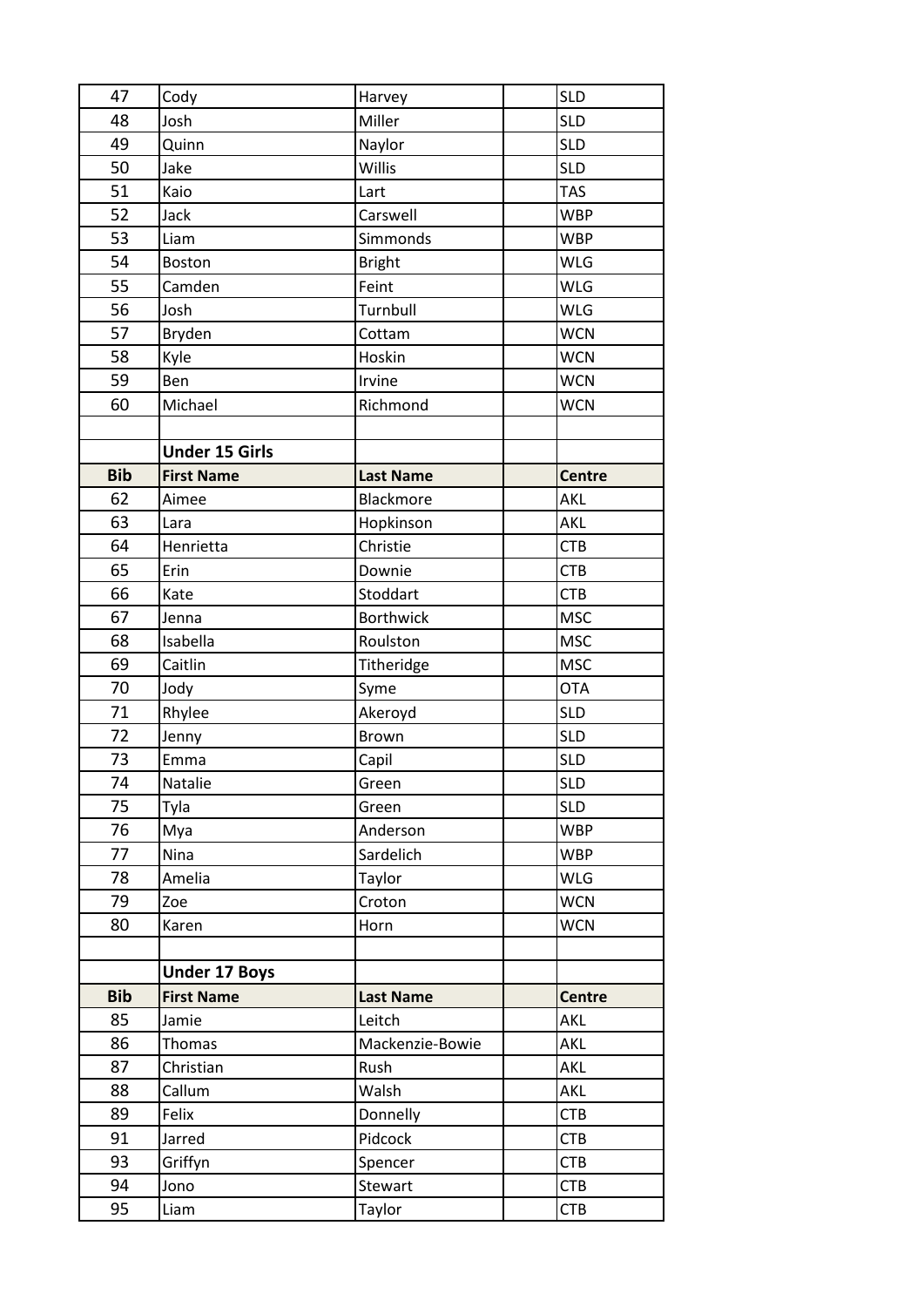| 96         | <b>Bailey</b>         | O'Donnell      | <b>MSC</b>               |
|------------|-----------------------|----------------|--------------------------|
| 97         | Henry                 | Smith          | <b>MSC</b>               |
| 98         | Ben                   | Hogan          | <b>OTA</b>               |
| 99         | Gage                  | O'Kane         | <b>OTA</b>               |
| 101        | <b>Bradley</b>        | Jenner         | <b>SLD</b>               |
| 102        | Hamish                | Keast          | <b>SLD</b>               |
| 103        | Jamie                 | McIntyre       | <b>SLD</b>               |
| 104        | Nepia                 | Ruwhiu         | <b>SLD</b>               |
| 105        | Corbin                | Strong         | <b>SLD</b>               |
| 106        | Ewan                  | Syme           | <b>SLD</b>               |
| 107        | Finn                  | Fisher-Black   | <b>TAS</b>               |
| 108        | Bailey                | Ford           | <b>TAS</b>               |
| 109        | Daniel                | Reid           | <b>TAS</b>               |
| 110        | Sam                   | Spencer        | <b>TAS</b>               |
| 111        | <b>Neils</b>          | Van Antwerpen  | <b>TAS</b>               |
| 112        | Taz                   | O'Connell      | <b>WBP</b>               |
| 113        | Jarred                | Treymane       | <b>WBP</b>               |
| 114        | Kiaan                 | Watts          | <b>WBP</b>               |
| 115        | Liam                  | Cooper         | <b>WLG</b>               |
| 116        | Callum                | Hancock        | <b>WLG</b>               |
| 117        | Louis                 | Hodgkinson     | <b>WLG</b>               |
| 118        | George                | Jackson        | <b>WLG</b>               |
| 119        | Henry                 | Levett         | <b>WLG</b>               |
| 120        | Angus                 | Claasen        | <b>WCN</b>               |
|            |                       |                |                          |
| 121        | Thomas                | Garbett        | <b>WCN</b>               |
| 122        | Dylan                 | Simpson        | <b>WCN</b>               |
| 123        | Max                   | Taylor         | <b>WCN</b>               |
|            |                       |                |                          |
|            | <b>Under 17 Girls</b> |                |                          |
| <b>Bib</b> | <b>First Name</b>     | Last Name      | Centre                   |
| 126        | Natalie               | Paris          | AKL                      |
| 127        | Ally                  | Wollaston      | <b>AKL</b>               |
| 128        | Renee                 | Young          | AKL                      |
| 129        | Jessie                | <b>Banks</b>   | <b>CTB</b>               |
| 130        | Hannah                | Bartram        | <b>CTB</b>               |
| 131        | Sami                  | Donnelly       | <b>CTB</b>               |
| 132        | <b>Britney</b>        | Greene         | CTB                      |
| 133        | Annamarie             | Lipp           | <b>CTB</b>               |
| 134        | Ava                   | Morrow         | <b>CTB</b>               |
| 135        | Sammi                 | Ogle           | <b>CTB</b>               |
| 136        | Jessica               | Ownsworth      | <b>CTB</b>               |
| 137        | Aleisha               | Scott          | <b>CTB</b>               |
| 138        | Madeleine             | Cooper-Forster | <b>OTA</b>               |
| 139        | Grace                 | <b>Hurring</b> | <b>OTA</b>               |
| 140        | Sian                  | Remon          | <b>OTA</b>               |
| 141        | Lucy                  | Sansom         | <b>OTA</b>               |
| 142        | Thriza                | Smith          | <b>OTA</b><br><b>SLD</b> |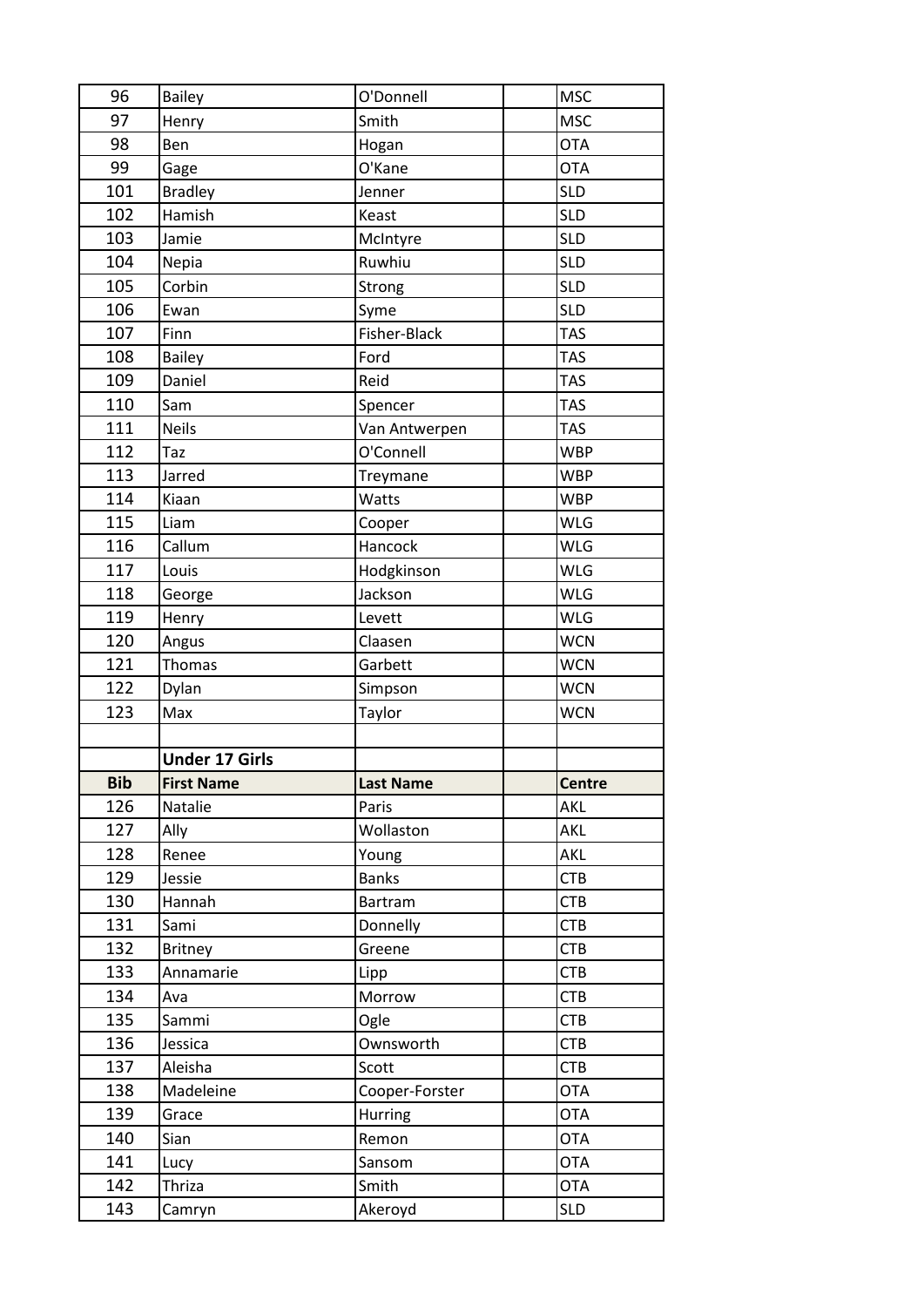| 144        | Lucy                             | <b>Dawkes</b>      |                 | <b>SLD</b>               |
|------------|----------------------------------|--------------------|-----------------|--------------------------|
| 145        | Madeleine                        | Gough              |                 | <b>SLD</b>               |
| 146        | Tayla                            | Lumsden            |                 | <b>SLD</b>               |
| 147        | Nicole                           | Marshall           |                 | <b>SLD</b>               |
| 148        | Emily                            | Paterson           |                 | <b>SLD</b>               |
| 149        | Helena                           | Rikiti             |                 | <b>SLD</b>               |
| 150        | Fiona                            | <b>Bonnett</b>     |                 | <b>TAS</b>               |
| 151        | Niamh                            | Fisher-Black       |                 | <b>TAS</b>               |
| 152        | Shaane                           | Fulton             |                 | <b>TAS</b>               |
| 153        | Charlotte                        | Harrison           |                 | <b>TAS</b>               |
| 154        | <b>Britney</b>                   | Kerr               |                 | <b>TAS</b>               |
| 155        | Jessica                          | Clarke             |                 | <b>WBP</b>               |
| 156        | Olivia                           | King               |                 | <b>WBP</b>               |
| 157        | Courtney                         | King               |                 | <b>WBP</b>               |
| 158        | McKenzie                         | Milne              |                 | <b>WBP</b>               |
| 159        | Eva                              | Parkinson          |                 | <b>WBP</b>               |
| 160        | Isabella                         | Alloway            |                 | <b>WLG</b>               |
| 161        | Grace                            | Saywell            |                 | <b>WLG</b>               |
| 162        | Sophie                           | Bloxham            |                 | <b>WCN</b>               |
| 163        | Amy                              | Horn               |                 | <b>WCN</b>               |
| 164        | Connie                           | O'Brien            |                 | <b>WCN</b>               |
| 165        | Dannielle                        | Porteous           |                 | <b>WCN</b>               |
| 166        | Peita                            | Ransom             |                 | <b>WCN</b>               |
|            |                                  |                    |                 |                          |
|            |                                  |                    |                 |                          |
|            | Master Men Cat 1 (35 - 44 Years) |                    |                 |                          |
| <b>Bib</b> | <b>First Name</b>                | <b>Last Name</b>   | 5 year          | <b>Centre</b>            |
| 170        | Craig                            | Domigan            | MM1             | <b>MSC</b>               |
| 171        | Hamish                           | Wright             | MM1             | <b>MSC</b>               |
| 172        | <b>Brett</b>                     | Roulston           | MM1             | <b>SLD</b>               |
| 173        | Regan                            | Bang               | MM1             | WLG                      |
| 174        | Ben                              | Ryan               | MM <sub>2</sub> | <b>CTB</b>               |
| 175        | Darren                           | Small              | MM <sub>2</sub> | <b>CTB</b>               |
| 176        | Brendan                          | Akeroyd            | MM <sub>2</sub> | <b>SLD</b>               |
| 177        | Andrew                           | Lienert            | MM <sub>2</sub> | <b>SLD</b>               |
| 178        | Derek                            | Tan                | MM <sub>2</sub> | <b>SLD</b>               |
| 179        | Michael                          | White              | MM <sub>2</sub> | <b>SLD</b>               |
| 180        | Phillip                          | Hunt               | MM <sub>2</sub> | <b>TAS</b>               |
| 181        | Lynton                           | Chitty             | MM <sub>2</sub> | <b>WBP</b>               |
| 182        | Jonathan                         | Leonard            | MM <sub>2</sub> | <b>WLG</b>               |
| 183        | Patrick                          | Weinrauch          | MM <sub>2</sub> | <b>WCN</b>               |
|            |                                  |                    |                 |                          |
|            | Master Men Cat 2 (45 - 54 Years) |                    |                 |                          |
| <b>Bib</b> | <b>First Name</b>                | <b>Last Name</b>   |                 | <b>Centre</b>            |
| 185        | <b>Cliff</b>                     | Parker             | MM3             | <b>AKL</b>               |
| 186        | Jeremy                           | Turner             | MM3             | AKL                      |
| 187        | <b>Brett</b>                     | Slater             | MM3             | AKL                      |
| 188<br>189 | Antony<br>Russell                | Brown<br>Ownsworth | MM3<br>MM3      | <b>AKL</b><br><b>CTB</b> |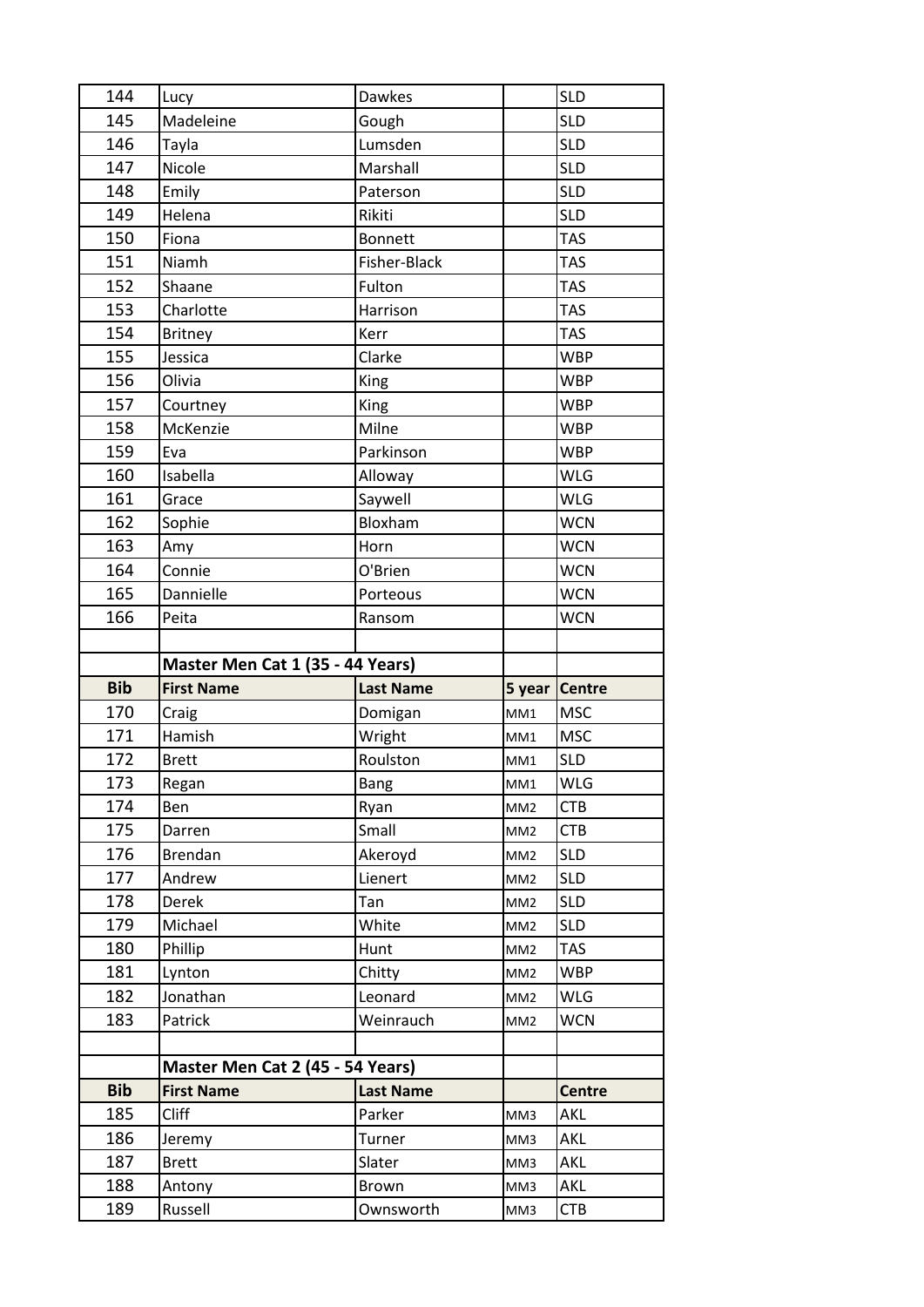| 190        | Craig                                   | Scott            | MM3             | <b>CTB</b>    |
|------------|-----------------------------------------|------------------|-----------------|---------------|
| 191        | Reon                                    | Park             | MM3             | <b>MSC</b>    |
| 192        | Steven                                  | Fish             | MM3             | <b>MSC</b>    |
| 193        | Peter                                   | Murphy           | MM3             | <b>OTA</b>    |
| 194        | Michael                                 | van Enter        | MM3             | <b>WBP</b>    |
| 195        | Dean                                    | Peterken         | MM3             | <b>WBP</b>    |
| 196        | <b>Bruce</b>                            | Cook             | MM3             | <b>WLG</b>    |
| 197        | James                                   | Hodgkinson       | MM3             | <b>WLG</b>    |
| 198        | Richard                                 | Horn             | MM3             | <b>WCN</b>    |
| 199        | John                                    | Stewart          | MM3             | <b>WCN</b>    |
| 200        | Mark                                    | Hopkinson        | MM4             | AKL           |
| 201        | Andrew                                  | McKay            | MM4             | AKL           |
| 202        | Peter                                   | Ashworth         | MM4             | AKL           |
| 203        | Richard                                 | Eade             | MM4             | <b>CTB</b>    |
| 204        | Stephen                                 | Woods            | MM4             | <b>CTB</b>    |
| 205        | Des                                     | Keogh            | MM4             | <b>OTA</b>    |
| 206        | Roger                                   | Nicholas         | MM4             | <b>SLD</b>    |
| 207        | John                                    | Scott            | MM4             | <b>SLD</b>    |
| 208        | Wally                                   | Kopae            | MM4             | <b>SLD</b>    |
|            |                                         |                  |                 |               |
|            | <b>Master Men Cat 3 (55 years Plus)</b> |                  |                 |               |
| <b>Bib</b> | <b>First Name</b>                       | <b>Last Name</b> |                 | <b>Centre</b> |
| 210        | Neil                                    | Familton         | MM5             | <b>SLD</b>    |
| 211        | Jeff                                    | Julian           | MM5             | <b>TAS</b>    |
| 212        | Graham                                  | <b>Bunn</b>      | MM5             | <b>WBP</b>    |
| 213        | Grant                                   | Tyrrell          | MM5             | <b>WBP</b>    |
| 214        | Simon                                   | Lusk             | MM5             | <b>WCN</b>    |
| 215        | Russell                                 | Scott            | MM <sub>6</sub> | <b>AKL</b>    |
| 216        | Duncan                                  | Mackenzie        | MM <sub>6</sub> | <b>TAS</b>    |
| 217        | Graeme                                  | Litt             | MM7             | <b>CTB</b>    |
| 218        | Colin                                   | Claxton          | MM7             | AKL           |
| 219        | Peter                                   | Grandiek         | MM8+            | <b>SLD</b>    |
|            |                                         |                  |                 |               |
|            |                                         |                  |                 |               |
|            | Master Women Cat 1 (35 - 44 Years)      |                  |                 |               |
| <b>Bib</b> | <b>First Name</b>                       | <b>Last Name</b> |                 | <b>Centre</b> |
| 220        | Michelle                                | <b>Melis</b>     | MW1             | <b>AKL</b>    |
| 221        | Michelle                                | Peterson         | MW1             | <b>CTB</b>    |
| 222        | Leanne                                  | Dalley           | MW1             | <b>SLD</b>    |
| 223        | Claire                                  | Sherrington      | MW1             | <b>WBP</b>    |
| 224        | Samantha                                | Jones            | MW <sub>2</sub> | <b>CTB</b>    |
| 225        | Kylea                                   | Gough            | MW <sub>2</sub> | <b>SLD</b>    |
| 226        | Raelene                                 | Grinter          | MW <sub>2</sub> | <b>WBP</b>    |
| 227        | Megan                                   | Rosemergy        | MW <sub>2</sub> | <b>WBP</b>    |
| 228        | Tamara                                  | Ross             | MW <sub>2</sub> | <b>WCN</b>    |
|            |                                         |                  |                 |               |
|            | Master Women Cat 2 (45 - 54 Years)      |                  |                 |               |
| <b>Bib</b> | <b>First Name</b>                       | <b>Last Name</b> |                 | <b>Centre</b> |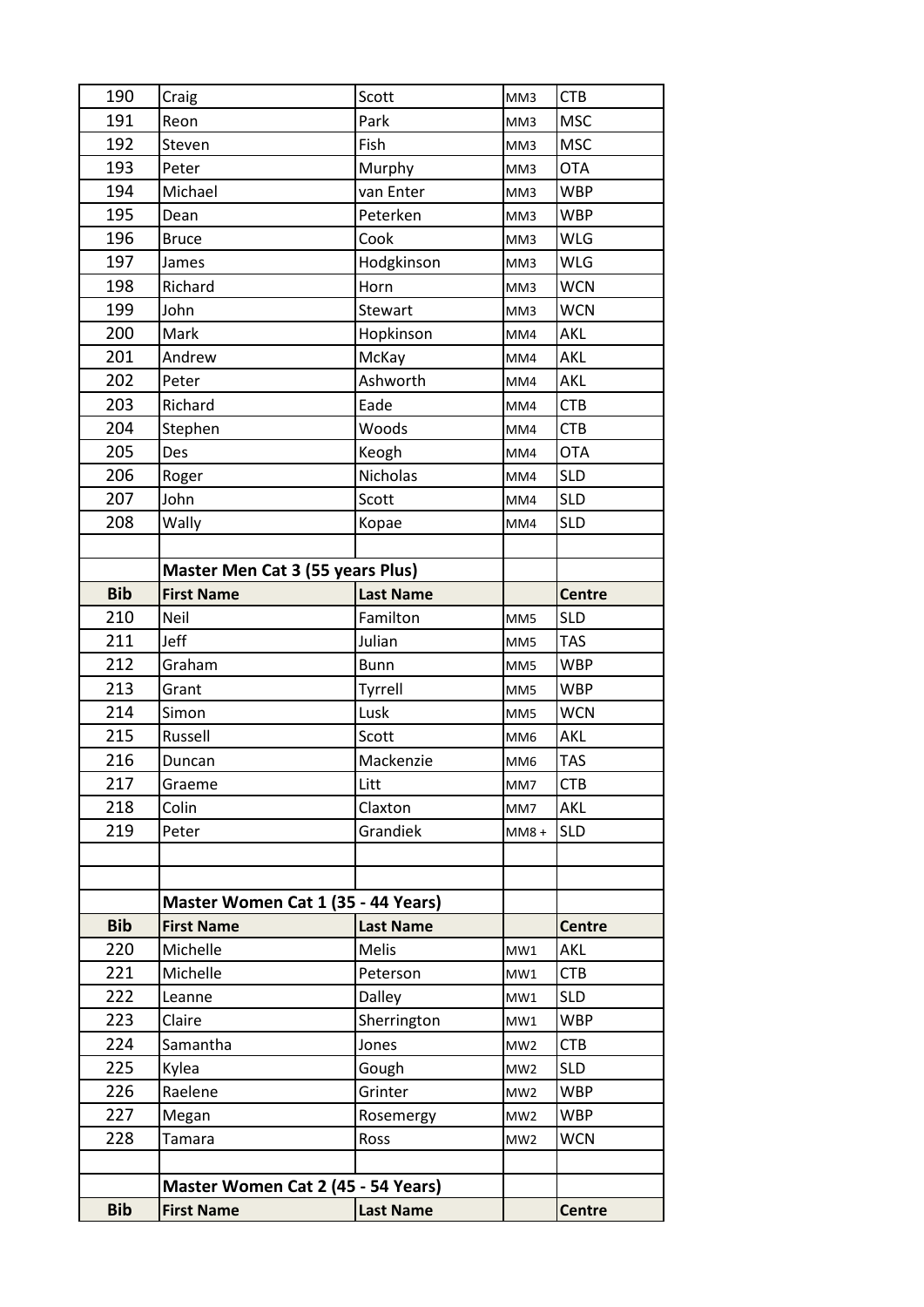| 232<br>Lyndal<br>Donnelly<br><b>CTB</b><br>MW3<br>237<br><b>SLD</b><br>Sonya<br><b>Barton</b><br>MW <sub>3</sub><br>234<br>Erin<br>Criglington<br><b>SLD</b><br>MW <sub>3</sub><br>235<br><b>SLD</b><br>Nicola<br><b>Stevens</b><br>MW <sub>3</sub><br>238<br>Fulton<br><b>TAS</b><br>Karen<br>MW <sub>3</sub><br>240<br>Sardelich<br><b>WBP</b><br>Rachael<br>MW <sub>3</sub><br>242<br>Nesbitt<br><b>WCN</b><br>Tonia<br>MW3<br>231<br>Fairs<br><b>AKL</b><br>Lynn<br>MW4 |
|-----------------------------------------------------------------------------------------------------------------------------------------------------------------------------------------------------------------------------------------------------------------------------------------------------------------------------------------------------------------------------------------------------------------------------------------------------------------------------|
|                                                                                                                                                                                                                                                                                                                                                                                                                                                                             |
|                                                                                                                                                                                                                                                                                                                                                                                                                                                                             |
|                                                                                                                                                                                                                                                                                                                                                                                                                                                                             |
|                                                                                                                                                                                                                                                                                                                                                                                                                                                                             |
|                                                                                                                                                                                                                                                                                                                                                                                                                                                                             |
|                                                                                                                                                                                                                                                                                                                                                                                                                                                                             |
|                                                                                                                                                                                                                                                                                                                                                                                                                                                                             |
|                                                                                                                                                                                                                                                                                                                                                                                                                                                                             |
| 230<br>Mandy<br>Gumbley<br>AKL<br>MW4                                                                                                                                                                                                                                                                                                                                                                                                                                       |
| 236<br>Kopae<br><b>SLD</b><br>Sam<br>MW4                                                                                                                                                                                                                                                                                                                                                                                                                                    |
| 239<br>Peterken<br><b>WBP</b><br>Lyn<br>MW4                                                                                                                                                                                                                                                                                                                                                                                                                                 |
|                                                                                                                                                                                                                                                                                                                                                                                                                                                                             |
| Master Women Cat 3 (55 - 54 Years)                                                                                                                                                                                                                                                                                                                                                                                                                                          |
| <b>Bib</b><br><b>Last Name</b><br><b>First Name</b><br><b>Centre</b>                                                                                                                                                                                                                                                                                                                                                                                                        |
| 240<br><b>MSC</b><br>McGrath<br>Shona<br>MW <sub>5</sub>                                                                                                                                                                                                                                                                                                                                                                                                                    |